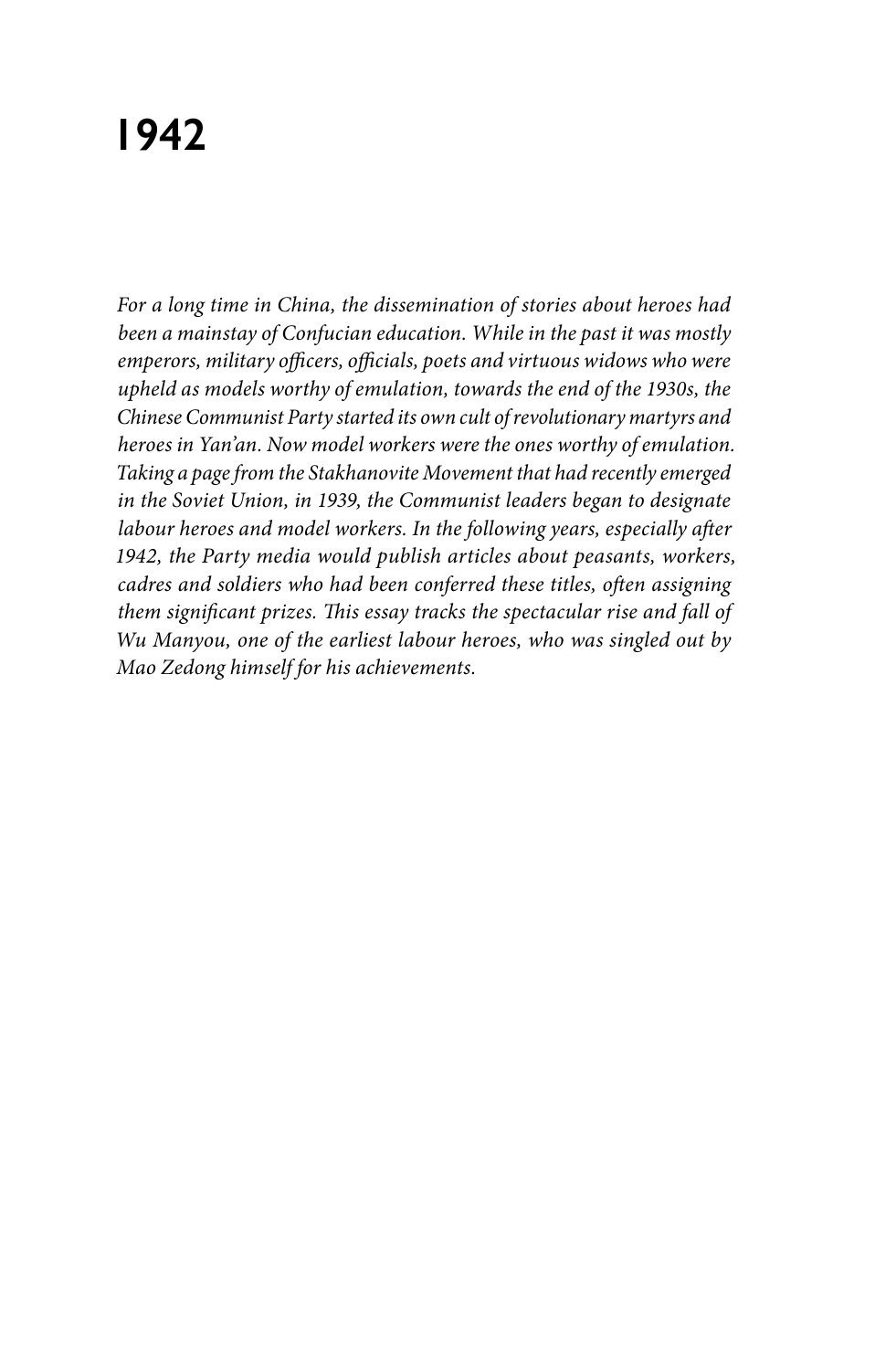## **The Rise and Fall of Wu Manyou, China's First Labour Hero**

Bo Ærenlund SØRENSEN

n May 1944, for the first time in five years, foreign reporters were<br>able to visit Yan'an, Shaanxi Province, where the Chinese Communist<br>Party (CCP) was then headquartered.<sup>1</sup> Harrison Forman and Günther<br>Stein two of the i n May 1944, for the first time in five years, foreign reporters were able to visit Yan'an, Shaanxi Province, where the Chinese Communist Stein, two of the journalists, both noted the enormous prestige that was accorded to China's first 'labour hero' (劳动英雄), Wu Manyou. According to Forman:

> His [Wu Manyou's] portrait is hung prominently in the galleries, homes and public places alongside those of Mao Tse-tung, Chu Teh and other high political and military figures … As a Labour Hero, Wu [Manyou], and others like him, are not only held in high esteem by the people but are invited to attend all public and state functions, at which they occupy seats of honour along with the highest government military officials.<sup>2</sup>

What Forman witnessed was the unfolding of a campaign to improve governance through the dissemination of stories about the actions and attitudes of particularly industrious individuals who were awarded the titles of 'labour hero' and 'model worker' (劳动模范).3 This was the beginning of a tradition that has continued until the present and over the decades has come to be known by everyone in China through news stories, documentary films, action movies, songs, dances, badges, postage stamps, museums and primary school textbooks. By telling the story of how Wu Manyou was catapulted to fame only to be excised from public memory shortly thereafter, this essay will draw some general lessons about labour governance in the People's Republic of China.

Creating the Model

The dissemination of stories about heroes worthy of emulation was not an invention of the CCP, but had long been a 'mainstay of Confucian education in the form of stories about great emperors, generals, poets, magistrates and filial children'.4 Historian Donald Munro has pointed out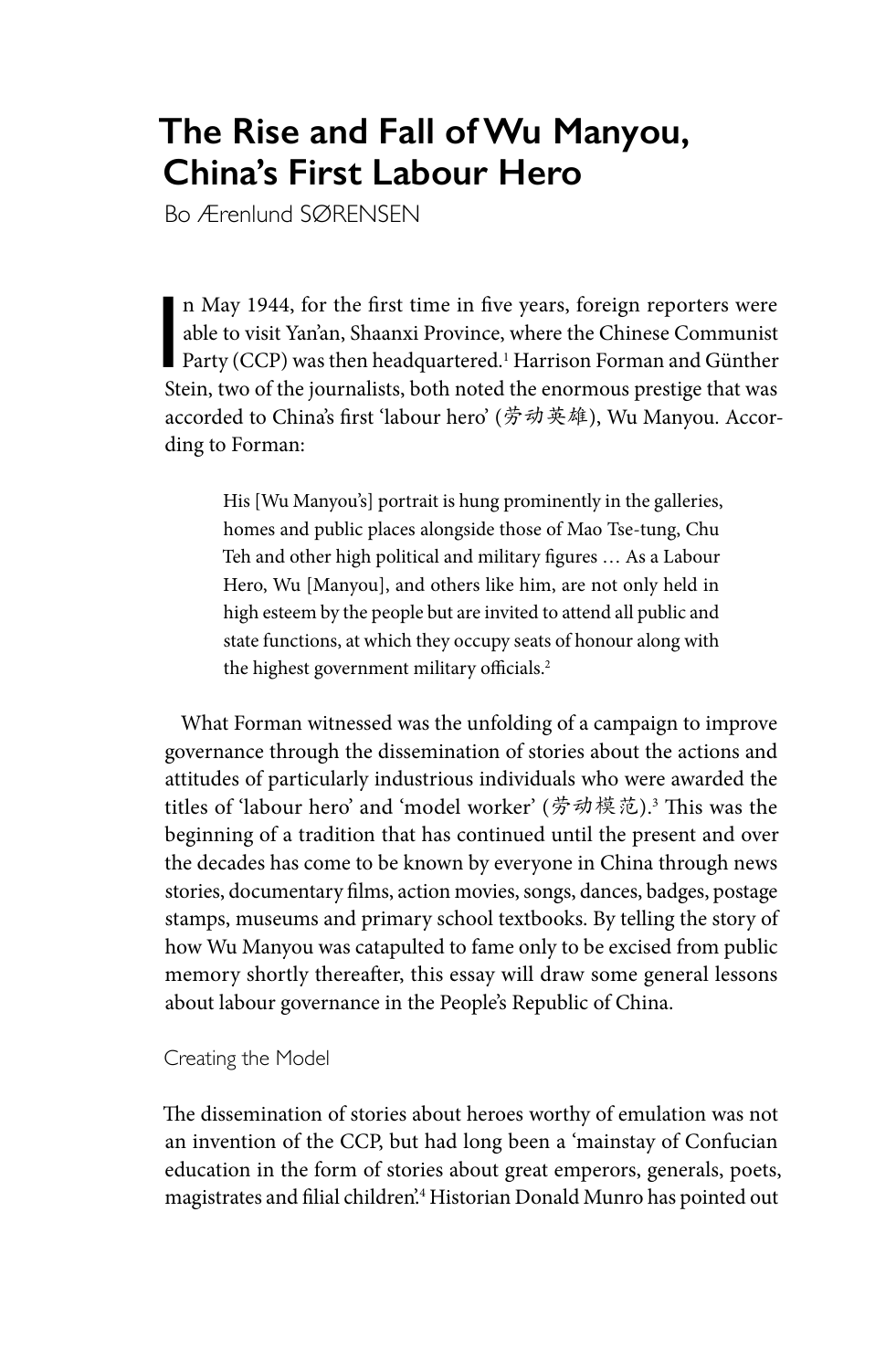that the Party-State's dissemination of model-worker narratives draws on a long pedagogical tradition: 'Much of the historical scholarship for which the Chinese are famous was concerned with unearthing models from the past for the education of the people.'5 The CCP, however, would bring a new level of purposeful control and intentional design to this process.

The immediate inspiration for selecting model workers for popular emulation seems to have come from the Soviet Union of the mid-1930s, where a young miner from the Donbass region named Aleksei Stakhanov was celebrated in a nationwide campaign in 1935 for surpassing his quota by a prodigious margin. The Stakhanovite Movement was first noted in a CCP publication in 1936 as a useful way of stimulating productivity.6 From 1939, the Communist Party in Yan'an began to designate labour heroes and model workers and, from April 1942, the *Liberation Daily* (解放日报) began to publish a steady stream of articles about peasants, workers, cadres and soldiers who had been conferred these titles along with significant prizes.

If we are to understand why labour heroes in general—and Wu Manyou in particular—came to feature so prominently in CCP propaganda, it is important to note that Mao Zedong favoured the use of such models as a means of popular education. In an interview with reporter Günther Stein, Wu explained: 'In 1941 Comrade Mao Tse-tung asked the people to find out who among the peasants were model farmers and could be regarded as candidates for the first Labour Hero elections.'7 Shortly thereafter, in a report presented to the Senior Cadres Conference of the Shaanxi–Gansu– Ningxia Border Region in Yan'an in December 1942, Mao recommended the propagation of knowledge about those who had stood out for their efforts in the CCP-dominated areas, so that others might emulate their achievements.8 In particular, Mao singled out the achievements of the farmer Wu Manyou, quoting at length extracts about Wu published in the *Liberation Daily*.

Mao's recommendation was turned into reality within weeks. In addition to news reporters, the CCP's cultural apparatus became involved in the celebrations. In early February 1943, the *Liberation Daily* began to publish reproductions of woodcuts featuring the icon of Wu Manyou. Figure 1, one of several woodcuts produced by the young and promising artist Gu Yuan—who would eventually be appointed President of the Central Academy of Fine Arts in Beijing—shows Wu's likeness surrounded by domestic animals and crops below the injunction to 'Emulate Wu Manyou' (向吴满有看齐).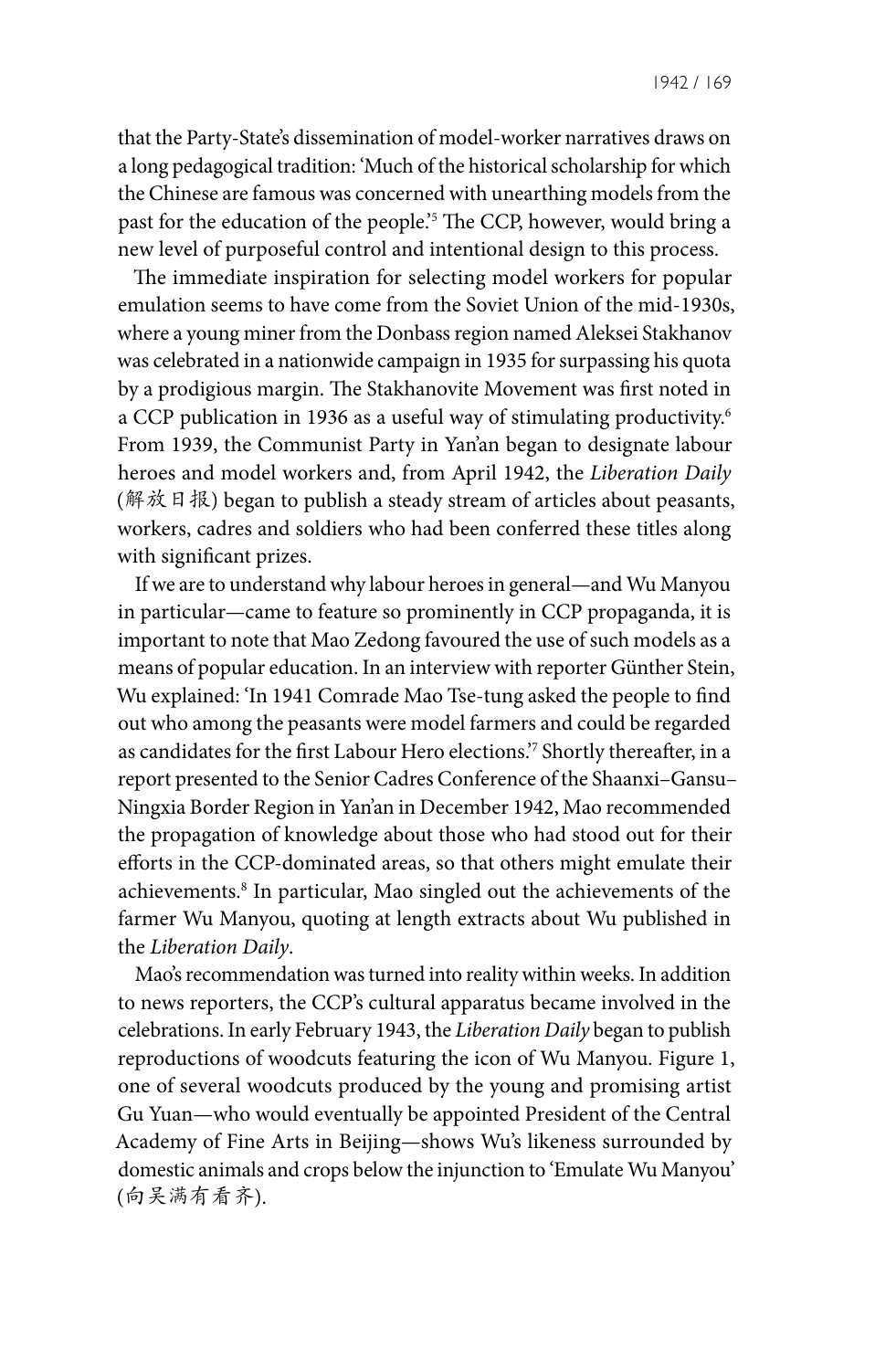#### 170 PROLETARIAN CHINA



Figure 1. Gu Yuan, 'Emulate Wu Manyou', in *Liberation Daily,* 10 February 1943, 4.

Around the same time, having been requested to write a long poem celebrating the achievements of Wu, well-known poet—and future father of celebrated artist Ai Weiwei—Ai Qing visited the Wu household for several days to gather knowledge and inspiration.9 Just as Gu Yuan and his visual art colleagues had done, Ai heeded Mao's call to place the masses at the centre of the arts, and his poem about Wu Manyou marks a point of departure in his work: where the poet had previously represented peasants as objects of pity, Wu was depicted as capable and resourceful.<sup>10</sup> According to Wu, he convinced Ai to change a line about him enjoying good luck in his old age to a new line emphasising his hard work.11 The finished poem was published in *Liberation Daily* on 9 March 1943 and took up almost the entire fourth page. Roughly at the same time, Wu's life story was also transformed into a *yangge* dance, several short stories and songs.12

The cultural artefacts produced to celebrate Wu Manyou show that the artists who became involved with the model-worker campaign of those years were among the first prominent artists to produce art that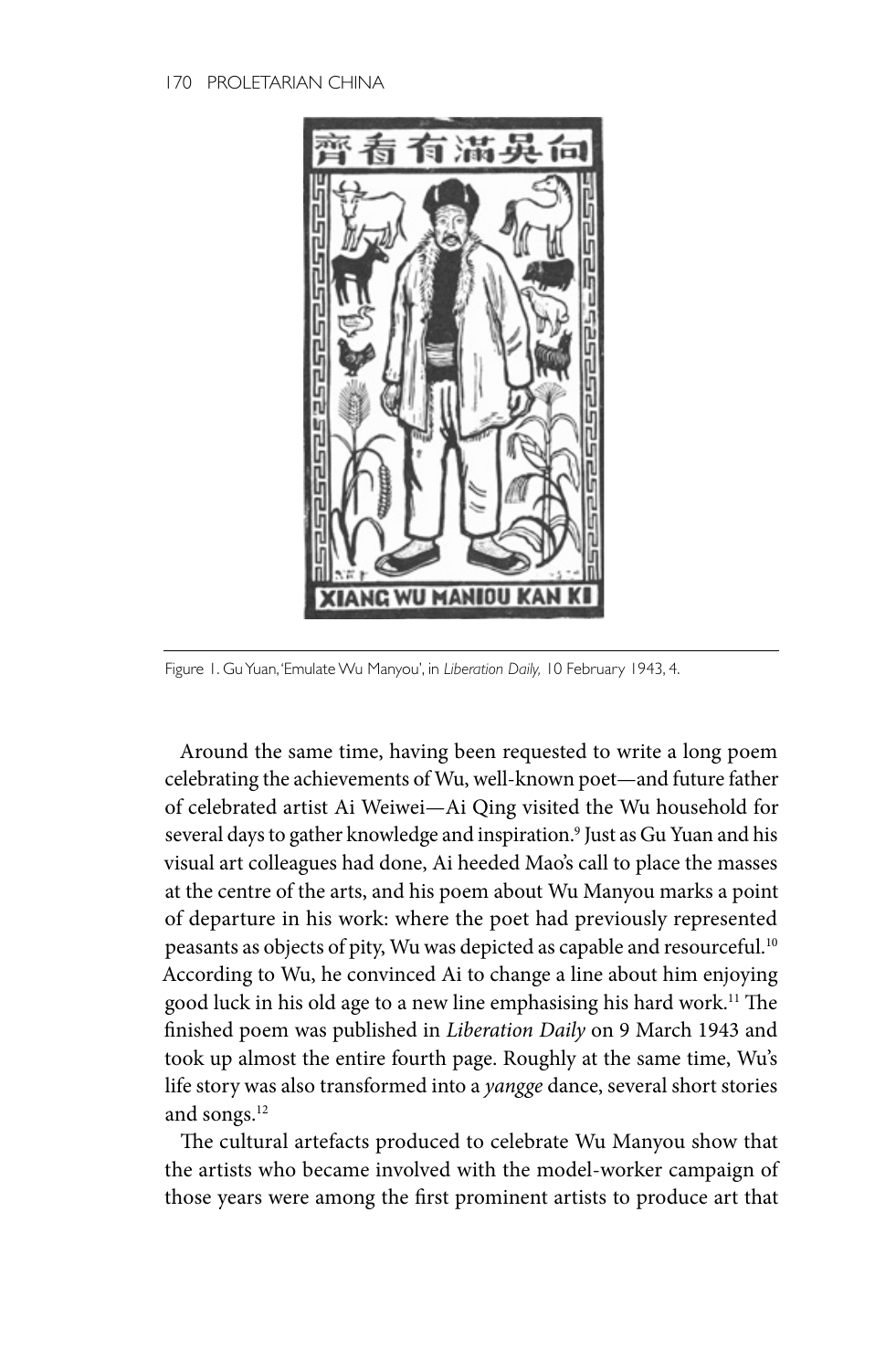responded to Mao's call to make art *for* the masses *about* the masses.13 These works of art also reveal that, in attempting to create a 'new China' through propaganda, the CCP constantly had to make use of older idioms, as reflected in the adoption of China's traditional *nianhua* motifs by the urban-educated artists who came to Yan'an.14 Making use of established forms, however, threatened to undermine the ability of the CCP to control the message received by the audience. As Xiaofei Tian has argued, even the story of the most widely publicised model worker of all time, the young soldier Lei Feng, is shot through with Buddhist and Daoist motives that quite probably accounted for its popular resonance.<sup>15</sup>

#### Political and Economic Uses of the Wu Manyou Campaign

Wu Manyou's story seems to have served two functions. First, by focusing on the active role of labour heroes such as Wu, whose name came to figure as a synonym for the production drive itself—for instance, in the phrase 'the Wu Manyou direction' (吴满有方向), which was frequently employed in the *Liberation Daily*—the CCP sent the message that local peasants and workers were at the forefront of policy development. Second—and related to the first point—the CCP sought to make use of the distribution of labour hero titles to gain a foothold in local society. This can be seen in the fact that very few of the individuals selected as labour heroes and model workers in this period were cadres or Party members; rather, the CCP selected its models from residents who enjoyed local prestige and whose life stories fit in with the narrative of socialism overturning the feudal order. Mao himself made clear that this was one of the prime purposes of model workers in a speech at a conference in honour of labour heroes in the Shaanxi–Gansu–Ningxia Border Region in 1945, when he said: 'You are the bridge between the leaders above and the broad masses below. Through you, the opinions of the masses are transmitted to the leadership; the opinions from above are transmitted below.'16 As such, the modelworker tradition is part and parcel of the CCP's very successful efforts to coopt a broad swathe of social actors into its governance apparatus.

In terms of economic policy, the Communist authorities used Wu to send a very clear message. Again and again, Wu is praised in the *Liberation Daily* for his diligence and for paying his taxes—even exceeding his obligations. What the articles about Wu highlight are the intensely practical and pressing needs of both the general populace and the CCP elite at that time. Under the harsh circumstances facing the CCP with the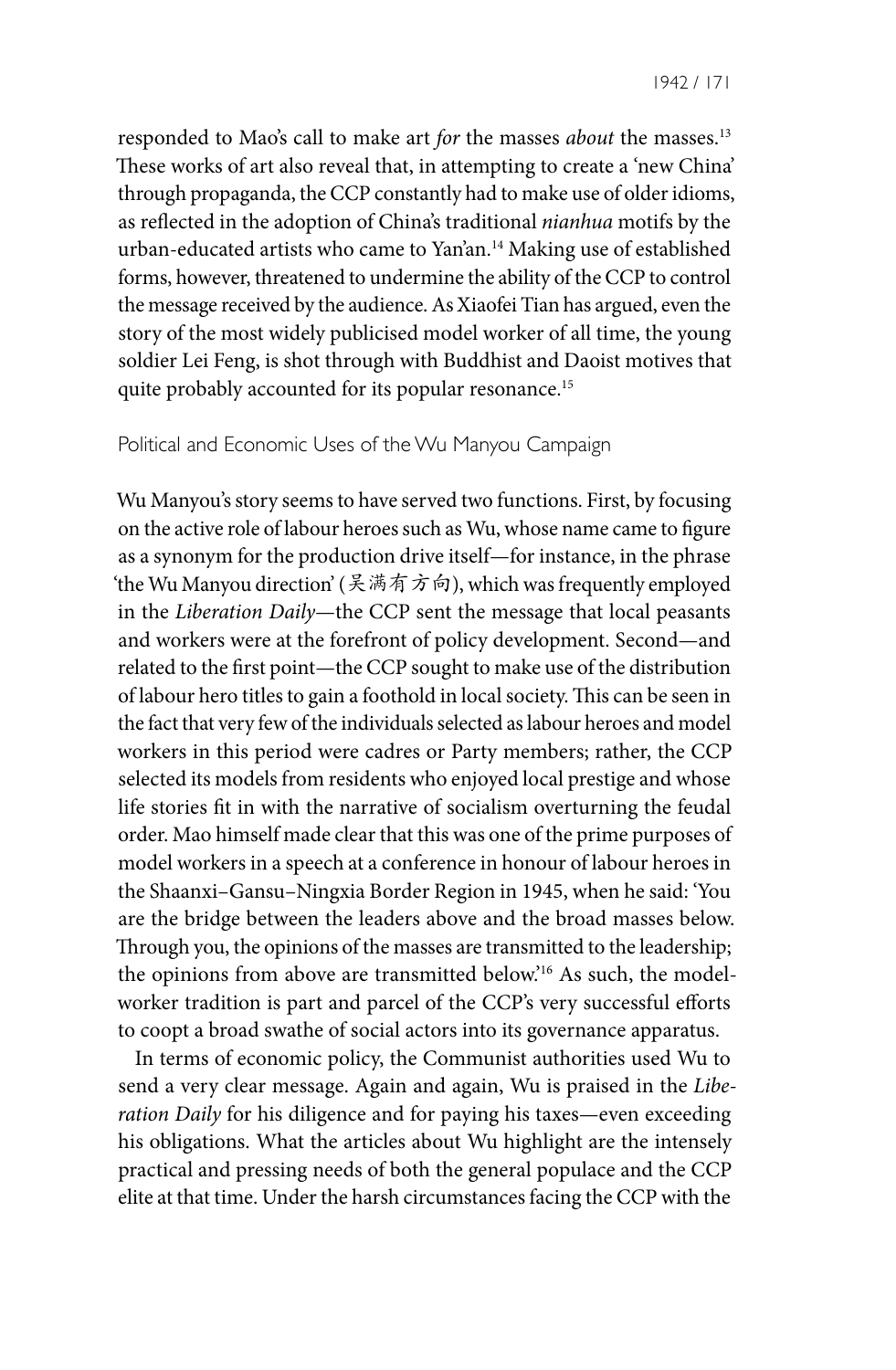tightening of the Nationalist blockade of the area in 1941, the government of the border region sought to make peasants and workers devote more hours to their work and increase their willingness to contribute, through taxation and voluntary schemes, to the building up of the local economy.

The CCP's devotional reliance on model workers is also revealed by the considerable value, in terms of both material handouts and social prestige, of the prizes. In late 1943, the CCP held its first model-worker conference and awarded no less than 185 model workers with certificates of merit autographed by Party leaders.17 The models also received material rewards, such as money, draught animals and farm equipment.<sup>18</sup> After the conference, woodcut portraits of twenty-five individuals singled out as 'special model workers' (特等劳动英雄) were prominently displayed on the front page of the *Liberation Daily*. 19 At this point, the CCP displayed no qualms about relying on material incentives to motivate the populace to increase production.

There was, however, a vocal minority who felt that this reliance on material incentives did not fit well with socialist ideology. This contradiction became especially glaring as many of those chosen as models were already among those doing best for themselves in their local communities. By Wu's explicit admission, he was by far the richest man in his village, and even hired others to work for him.<sup>20</sup> The fact that Wu made his living by extracting surplus value from the labour of others led some readers of *Liberation Daily* to take exception to giving him the title of labour hero. In response, the newspaper editors repeatedly explained that, although these practices shared certain exploitative aspects with capitalism, they were certainly better than the previous system of feudal oppression.<sup>21</sup> In an internal publication, the editors argued that the development of some economic aspects of capitalism among the peasantry was both 'natural and desirable', resting their defence on the arguments that Mao had advanced in his 1940 essay 'On New Democracy'.<sup>22</sup>

The fact the government-sponsored adulation of labour heroes could be controversial is probably also part of the reason Mao, in his speech at the 1945 conference mentioned above, warned model workers:

[Y]ou must always remember not to become conceited … if you are not modest and cease to exert yourselves, and if you do not respect others, do not respect the cadres and the masses, then you will cease to be heroes and models. There have been such people in the past, and I hope you will not follow their example.23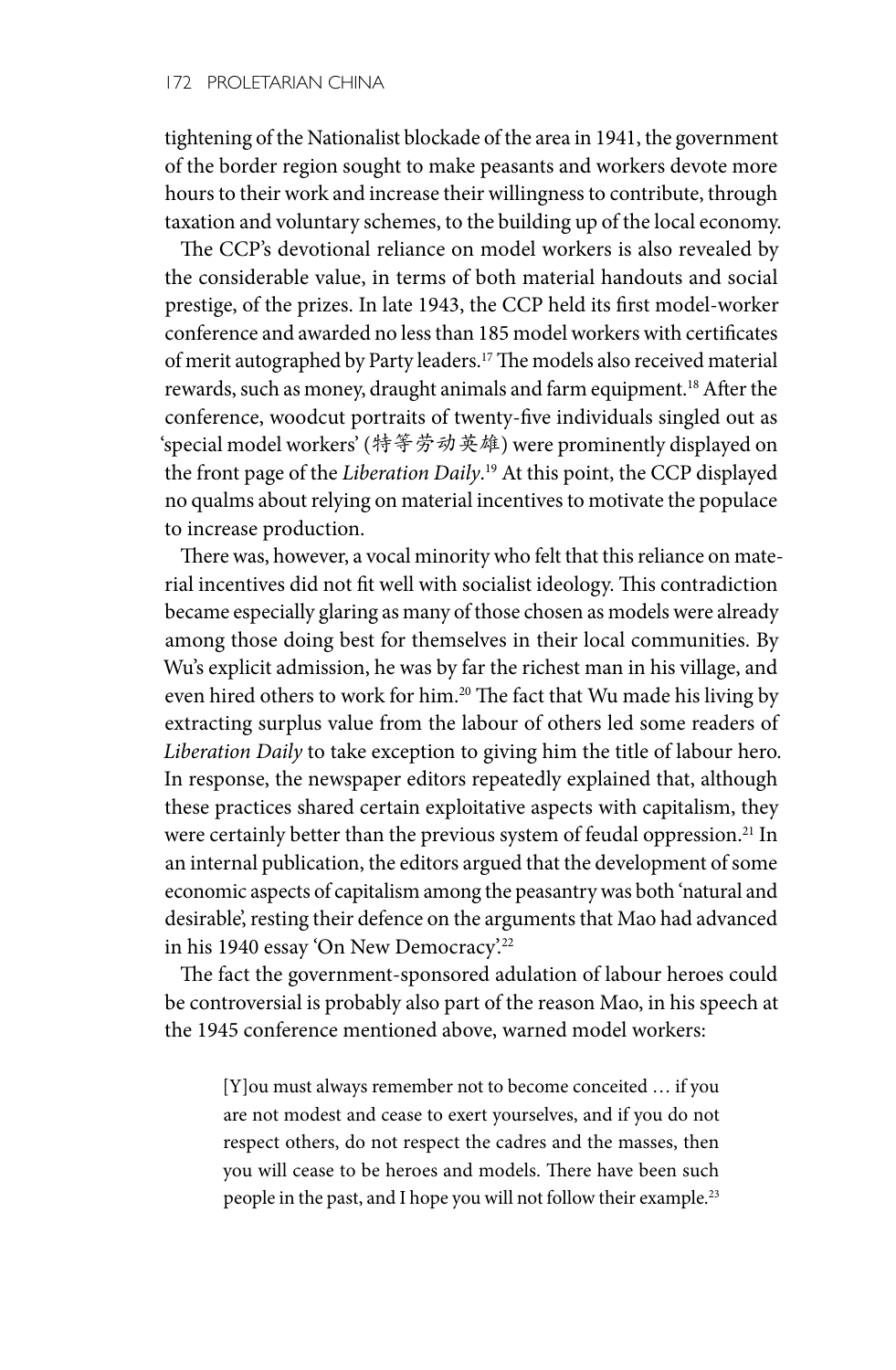This and many similar injunctions to maintain good relations between model workers and their surrounding community point to the fact that, while models might serve to boost social governance and control for the CCP, they could also provoke animosity in local society.<sup>24</sup>

### And Then It All Went Wrong

Judging from the continued dissemination of news stories about Wu Manyou in the *Liberation Daily*, the CCP leadership must have found the campaign useful. In July 1946, the newspaper announced that a movie about Wu was being produced and, in August, a new film studio was established in part to realise this project.<sup>25</sup> Well-known filmmaker Chen Bo'er—who had herself been named 'labour hero on the cultural and educational battlefront' (文教战线上的劳动英雄)—was charged with writing the script for *Working Hero in the Communist Base: Wu Manyou* (边区劳动英雄*:* 吴满有).26

The movie would trace the events of Wu's adult life and, in so doing, describe the land reforms in northern Shaanxi in 1935, the reorganisation of the Communist army, the fight against the Japanese invasion, the great production drive and other major historical events and movements.<sup>27</sup> In other words, the film would link the personal history of Wu with the teleological march of socialism in China—a link between personal and political history that the CCP has often made to legitimate its policies.<sup>28</sup>

With the resumption of armed hostilities between the CCP and the Nationalist Party, Chen left the area to take up other responsibilities. A committee of writers—which included Jiang Qing, the former Shanghai actor who married Mao—took up the task of revising the script ahead of production, which began in September 1946. Before the movie was released, however, catastrophe hit: Wu was taken prisoner by the Nationalists and appeared in a radio broadcast to publicly denounce the CCP. A telegram from the Northwest Party Bureau put an effective end to the film's production by noting that 'Wu Manyou has been taken prisoner. Appears to have lost all integrity … Do not recommence shooting on the film concerning him.'29

Following this public relations disaster, the CCP had to decide what to do with the public memory of Wu. Interestingly, they responded not by casting aspersions on Wu, but rather by erasing him from history. To this end, woodcuts of Wu were left out of published selections, Ai Qing's poem was not included in his collected works and the movie about Wu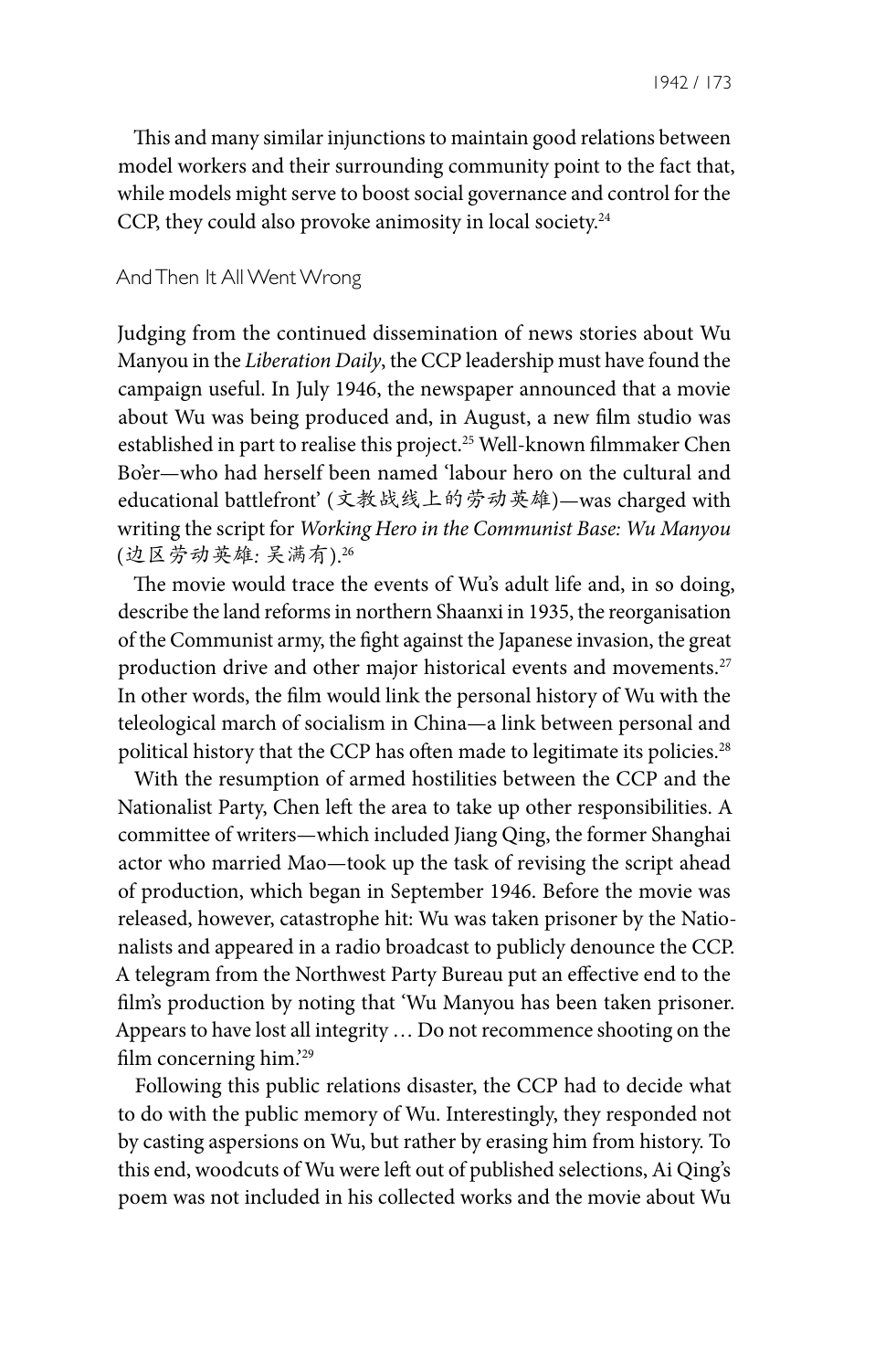does not figure in the published catalogues of early CCP movies.<sup>30</sup> In the 1950 edition of Ding Ling's award-winning *The Sun Shines Over the Sanggan River*, a novel originally published in 1948, the two references to Wu were replaced with references to Liu Yuhou, another well-known labour hero.<sup>31</sup>

Memory can, however, be recalcitrant, and Wu did eventually re-emerge from captivity, claiming it was a voice-actor, not he, who had disparaged the CCP. Unable to provide any proof of this claim, Wu, however, was never able to clear his name. To this day, his descendants are still fighting to clear their family name by publishing rebuttals and appealing to politicians and historians. At times, they have been successful, such as when the influential CCP member Li Rui—a former secretary of Mao's who had personally known Wu Manyou—published an article in the influential historical journal *Yanhuang Chunqiu* (炎黄春秋) in 1995 in which he claimed Wu was innocent of the charges against him.<sup>32</sup>

#### Model Workers Today

The CCP has continued to select model workers and propagate their stories ever since, with thousands of individuals selected annually at local, provincial and national levels. The most celebrated model worker of recent years is Guo Mingyi, a worker at a well-known steel factory in Anshan, whose exploits have been publicised widely by China's national media in the form of books, a play, a biopic and hundreds of articles and news reports since 2010. In the somewhat more open first decade of the 2000s, influential voices criticised the practice of selecting model workers. Most notably, perhaps, Qinghua sociology professor Sun Liping recommended retiring the institution of the model worker, comparing it to old holiday stickers peeling off government office doors because no-one could be bothered to take them down.<sup>33</sup> In recent years, the Party-State has been more forceful in its attempts to quell such criticism, as civil rights lawyer Pu Zhiqiang found out in 2015 when he was charged with, among other things, ridiculing model worker Shen Jilan.<sup>34</sup>

There are probably many reasons the CCP continues to propagate stories about model workers. In recent decades, celebrating model workers has become a way of sprinkling celebrity stardust on the CCP, such as in 2005 when the famous athletes Liu Xiang and Yao Ming were thus honoured at the Thirteenth National Conference of Model Workers in Beijing. Selecting model workers is a low-cost way of rewarding industrious and